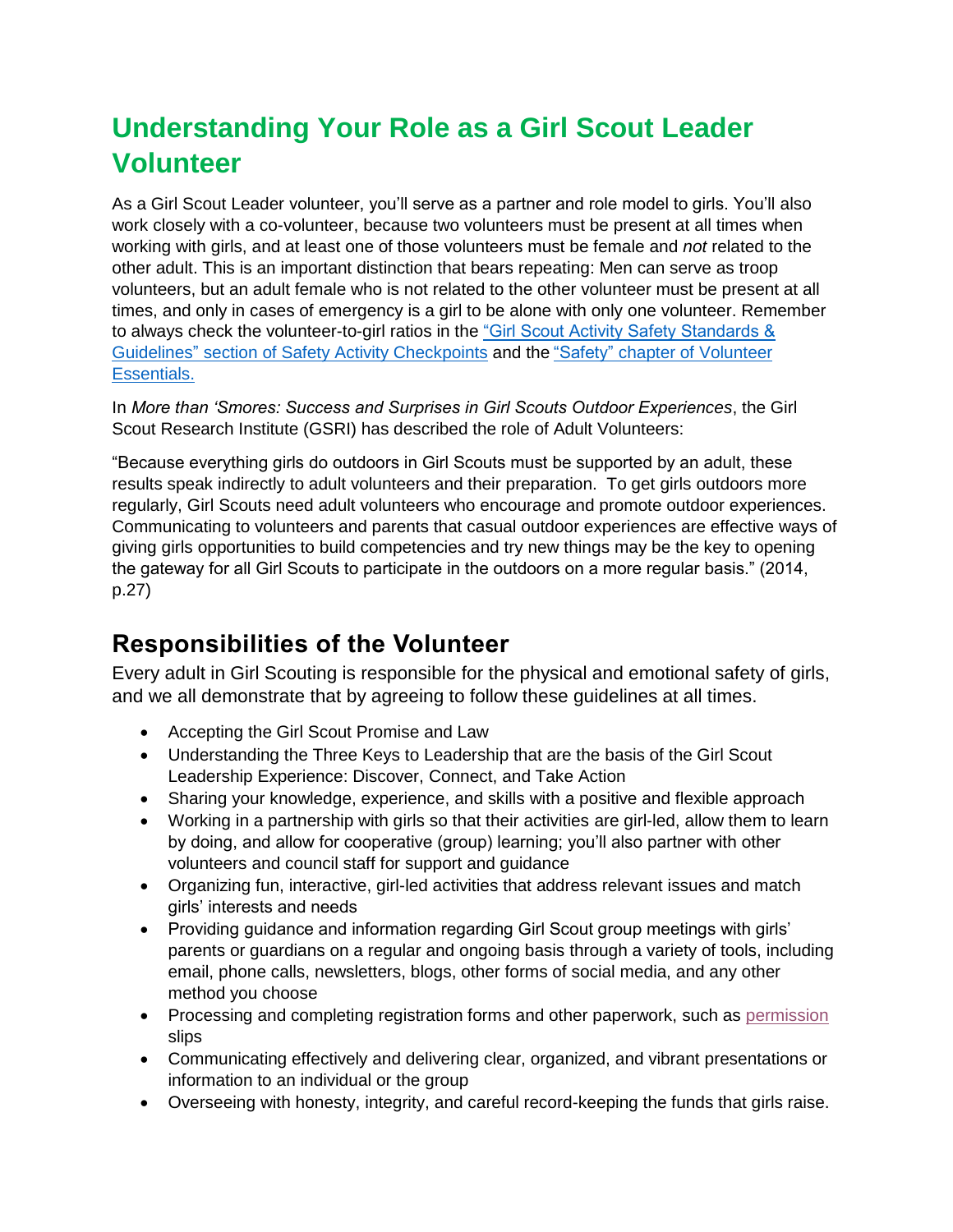- Maintaining a close connection to your volunteer support team as well as your council
- Facilitating a safe experience for every girl, following the **Safety Activity Checkpoints**. These are instructions for staying safe while participating in activities. Read the checkpoints, follow them and share them with other volunteers, parents and girls before engaging in activities with girls.

### **Standard of Conduct for Volunteers**

By accepting a volunteer position, you have a responsibility to Girl Scouts and to your fellow volunteers and girls to adhere to certain rules of behavior and conduct. The purpose of these standards is not to restrict your rights, but rather to be certain that you understand what conduct is expected and necessary. When each person is aware that he or she can fully depend upon fellow volunteers to follow the rules of conduct, then our organization will be a better place to volunteer for everyone.

### **Code of Conduct:**

- Respect the mission of Girl Scouts of West Central Florida (GSWCF).
- Manage conflicts or difficulties in an appropriate manner. Contact your Troop Consultant or Service Unit Manager to voice your concern and receive support.
- Respect your meeting site and the properties of the council.
- Honor confidentiality of volunteers and girls.
- Be willing to take part in orientation and training sessions to enhance your leadership skills.
- Demonstrate respect for the guidance, direction and decisions staff and/or their designated appointee provide to support your role as a volunteer.
- Treat staff, volunteers, girls and members fairly and without discrimination.
- Dress appropriately for your volunteer position and/or activity the girls will be taking part.
- Hats and t-shirts with political views or harmful logos are not permitted during Girl Scout meetings and functions.

### **Grounds for Dismissal**

### **Immediate Dismissal:**

- Willful violation of security or safety rules; negligence or any careless action, which endangers the life or safety of a girl or another adult.
- Being intoxicated or under the influence of controlled substance drugs while volunteering; use or possession or sale of controlled substance drugs in any quantity while on Girl Scout premises and/or while conducting volunteer activities except medications prescribed by a physician, which do not impair volunteer performance.
- Unauthorized possession of firearms, weapons or explosives on Girl Scout property or while conducting volunteer activities.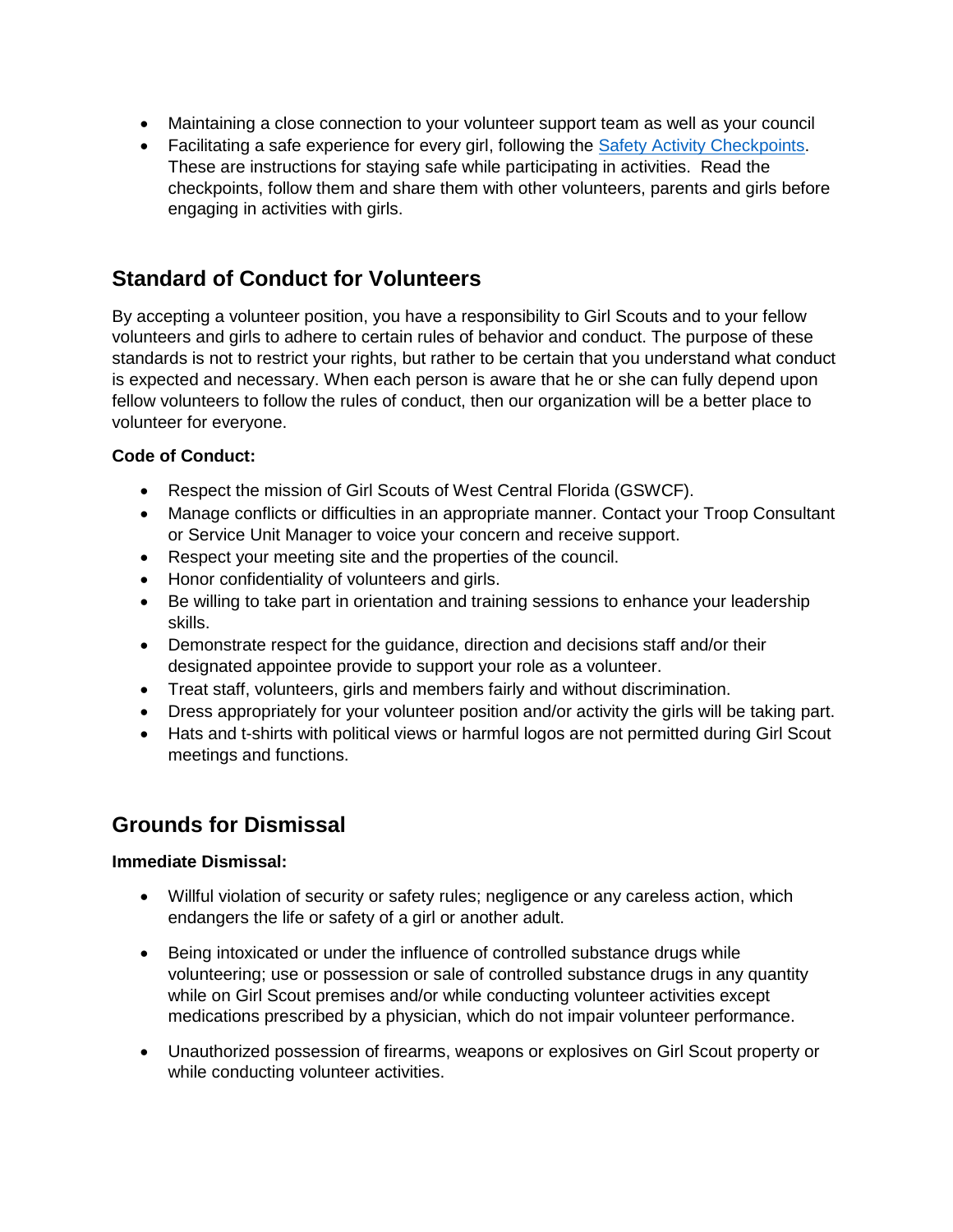- Engaging in criminal conduct or acts of violence, or making threats of violence toward anyone, fighting or provoking a fight or negligent damage of property when representing Girl Scouts.
- Insubordination or failing to obey instructions properly issued by your volunteer manager or staff advisor.
- Theft of agency property or the property of fellow volunteers and/or girls; unauthorized possession or removal of any agency property, including money and documents from the premises without prior permission from management; unauthorized use of agency equipment or property for personal reasons; using agency equipment for personal gain.
- Dishonesty; willful falsification or misrepresentation on your application for volunteering or other volunteer records; alteration of agency records or other agency documents.
- Breach of confidentiality of personal or health information.
- Inappropriate conduct in a Girl Scout setting.
- Inappropriate behavior toward girls as defined by abuse or harassment policies or other organizational guidelines.

### **Dismissal at the End of the Appointment Period:**

- Refusal to participate in conflict resolution procedures with GSWCF staff and another volunteer or parent.
- Refusal to abide by any restrictions placed on you by GSWCF staff. (i.e., cannot drive girls; cannot be a signer on a bank account; cannot act in a volunteer capacity, etc.)
- Providing an unsatisfactory experience for the girl members of your troop.
- Continual refusal to communicate with GSWCF Membership staff assigned to your area or with service team members.
- Failure to ask permission for additional money-earning events.
- Allowing an environment of bullying and exclusion at your troop meetings.
- Poor representation of GSWCF at Girl Scout and community events.
- Not demonstrating the core values of the Girl Scout mission. This may include but is not limited to: speaking poorly of girls, parents, volunteers and council staff; posting negative comments on Facebook or other social media websites about girls, parents, volunteers and council staff; embarrassing girls, parents or other volunteers at events, activities and camp; aggressive/antagonistic behavior toward GSWCF program partners; frequent complaining of Girl Scout rules and regulations and ignoring policies and procedures contained in Volunteer Essentials.
- Every volunteer is entitled to the ongoing support of a supervisor and regular or periodic evaluations of her or his performance based on the requirements of the written position